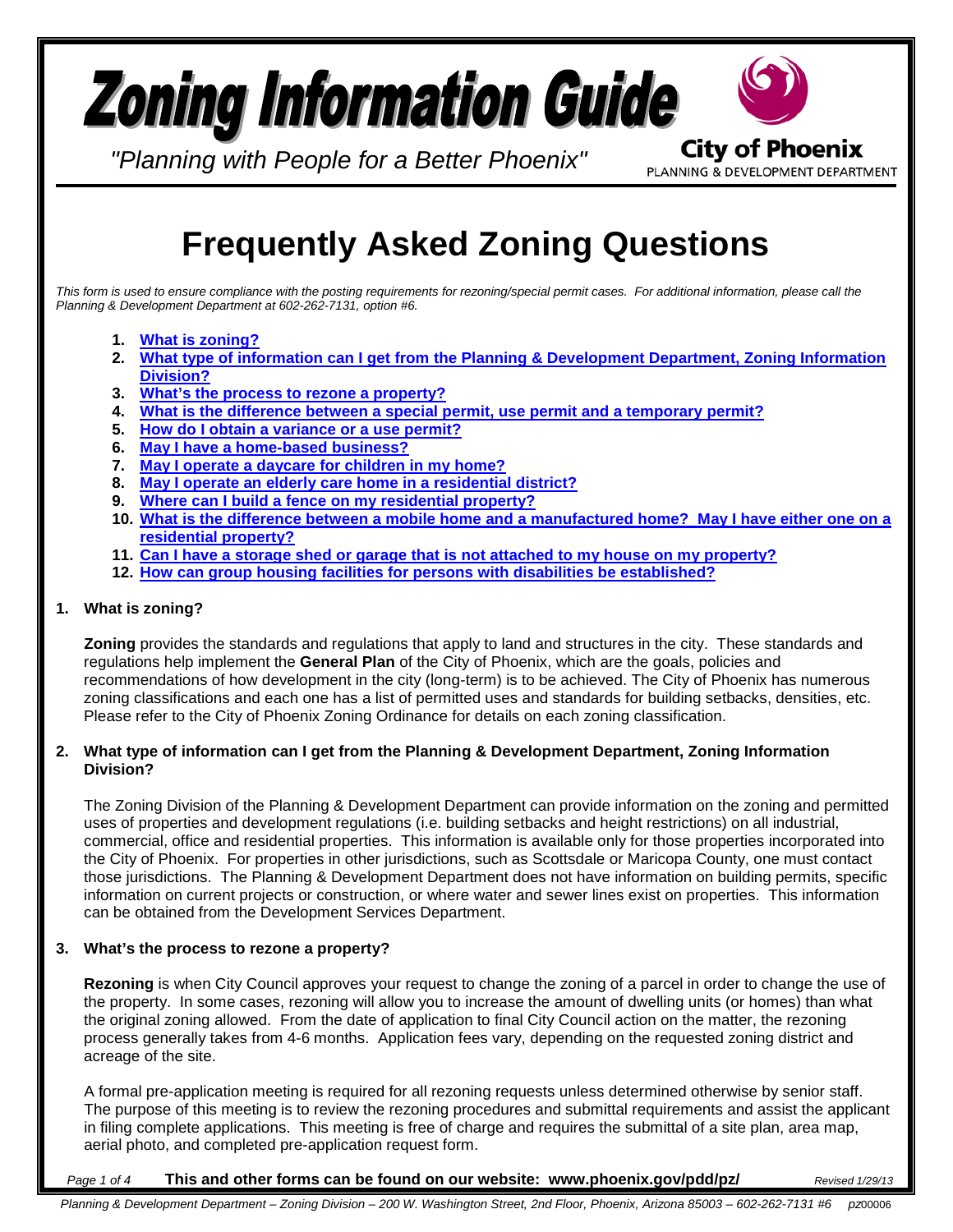Please refer to the Rezoning and Special Permit Procedures Outline for detailed information on the rezoning process.

# <span id="page-1-0"></span>**4. What is the difference between a special permit, use permit and a temporary permit?**

A **special permit** is similar to rezoning a property. For example, if you wanted to have a mini-storage in a C-2 zoned property, this use is permitted only when you obtain a special permit specifically for this use. Under a special permit, you can only conduct that use you have applied for. In our example, you may only have a mini-storage on the site. It takes approximately 3.5 to 6 months for a special permit process. There is usually a minimum of 3 public meetings, the final meeting with City Council. Please note that a special permit can be applied for only if it is listed in the Zoning Ordinance. Please refer to the City of Phoenix Zoning Ordinance, Section 647 for a list of special permits one may apply for as well as the underlying zoning you need in order to apply for the special permit. Please refer to the Rezoning and Special Permit procedures Outline for detailed information on the rezoning process

A **use permit** is a request to allow a use, which is permitted by the Zoning Ordinance, provided that the use will not cause an adverse or negative impact on properties in the area. Obtaining a use permit involves one public hearing before the Zoning Administrator. This hearing occurs approximately one month after the filing of an application. A use permit may be approved after the applicant proves that two conditions are satisfied: (1) The use will not cause an adverse impact on adjacent property or properties in the area and (2) the use will be in compliance with all provisions of the Zoning Ordinance and the laws of all other applicable jurisdictions. As an example, outdoor dining at a restaurant is permitted in the C-2 zoning district only after a use permit has been obtained. Once approved and any conditions are met, use permits stay with the land and do not expire unless stipulated otherwise. Please refer to Section 307 of the Zoning Ordinance for all criteria and full text on use permits.

A **temporary permit** is required for a use in any non-residential district in which such use is not otherwise allowed or regulated. As an example, if you wanted to have a two-day sidewalk sale on a C-1 zoned property, a temporary permit could be obtained. Temporary uses shall be accessory or secondary to the primary use on the lot and may be conducted either indoor or outdoor. Obtaining a temporary permit involves the submittal of a site plan and authorization of the property owner's approval of the temporary use. The use must meet several criteria, one of which is that the use shall not exceed a length of 5 days or occur more than 4 times per calendar year. If all criteria are met, and the submittal requirements are brought to the Zoning Division, the temporary permit may be issued over the counter. (See Description of Zoning Fee Schedule.)

For all criteria and full text on temporary permits, please refer to Section 708 of the Zoning Ordinance.

# <span id="page-1-1"></span>**5. How do I obtain a variance or a use permit?**

A **variance** or a **use permit** is a public hearing process that takes approximately 4-6 weeks from the time you apply. We categorize these items as **Zoning Adjustments (ZAs)**. To apply for a variance or use permit, you need to supply 2 (two) copies of a site plan of your property, your assessor's parcel number (APN), approval from the property owner, two information forms within our ZA information package, and a filing fee (see Description of Zoning Fee Schedule). The fee you are charged for this hearing is non-refundable; therefore, if you are denied your request, you will not be refunded your fee. After filing, the applicant is also required to notify registered neighborhood associations and property owners within a 150-foot radius of the lot boundaries. Before or at the ZA hearing, the applicant must provide the Planning & Development Department with a notarized affidavit (letter) confirming the notification. Next, you attend a public hearing and the Zoning Administrator will determine if your request is approved or denied as per the standards listed below for a variance or use permit.

A **variance** is a request to vary development standards (not uses) such as building setbacks in the Zoning Ordinance. At the hearing, you must prove: (1) there are special circumstances applying to the land, building, or use of the subject property that do not apply to other similar properties in the same zoning district, (2) the special circumstances were not created by the applicant, owner, or previous owner of the property, (3) approval of the variance is necessary for the enjoyment of reasonable and substantial property rights and, (4) the variance will not be detrimental to the surrounding properties. Once approved and any conditions are met, variances stay with the land and do not expire unless stipulated otherwise. Please refer to our Zoning Adjustment information packet as well as Section 307 of the Zoning Ordinance for more detailed information.

A **use permit** is a request to allow a use, which is permitted by the Zoning Ordinance, provided that the use will not cause an adverse or negative impact on properties in the area. Two conditions must be met for a use permit to be approved: (1) The use will not cause an adverse impact on adjacent property or properties in the area and (2) the use will be in compliance with all provisions of the Zoning Ordinance and the laws of all other applicable jurisdictions. As

#### *Page 2 of 4* **This and other forms can be found on our website: www.phoenix.gov/pdd/pz/** *Revised 1/29/13*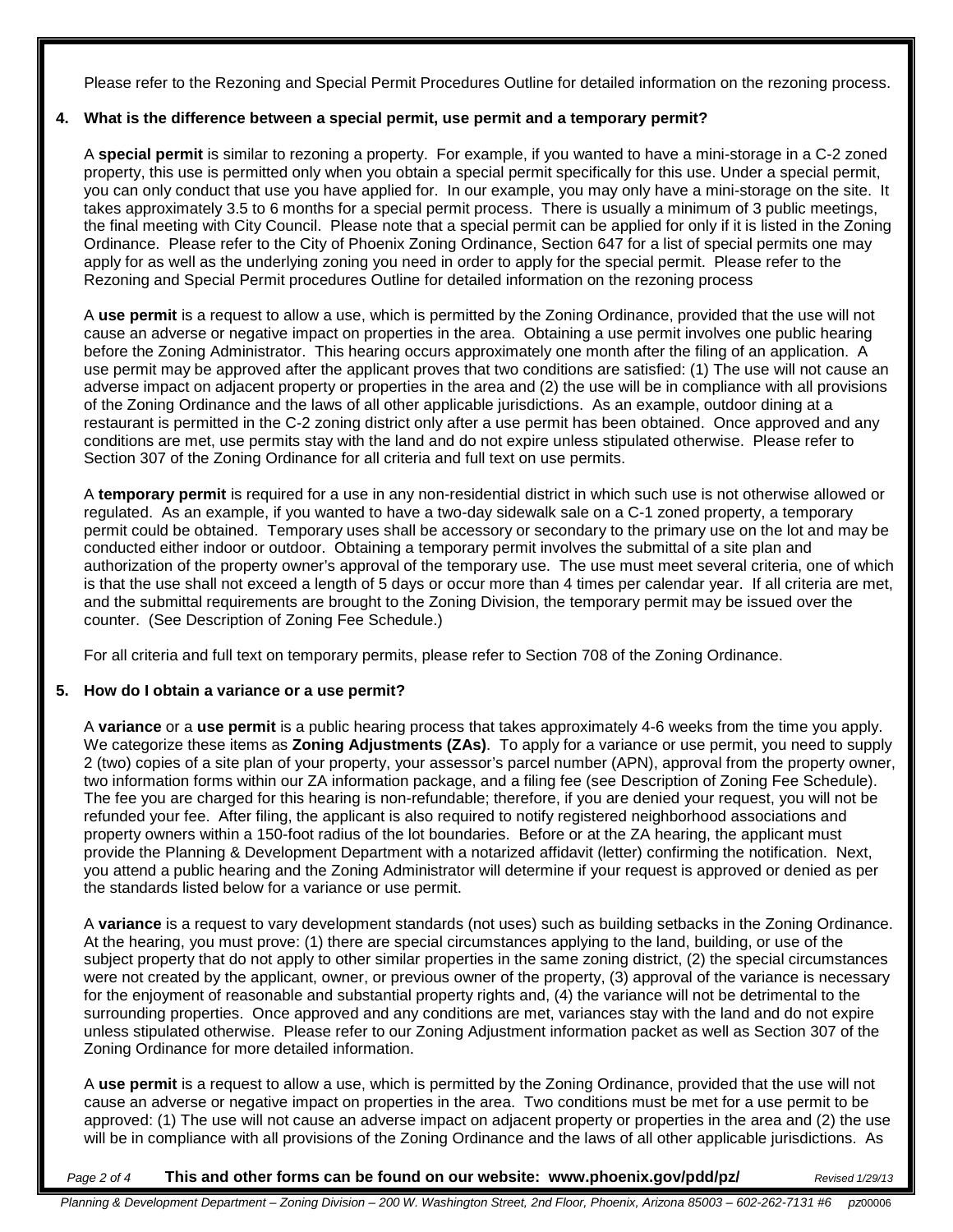an example, outdoor dining at a restaurant is permitted in the C-2 zoning district only after a use permit has been obtained. Once approved and any conditions are met, use permits stay with the land and do not expire unless stipulated otherwise.

Please refer to our Zoning Adjustment information packet as well as Section 307 of the Zoning Ordinance for more detailed information.

#### <span id="page-2-0"></span>**6. May I have a home-based business?**

Home-based businesses are termed "**home occupations**" in the Zoning Ordinance. Home occupations meeting certain criteria are permitted in any residential district. Home occupations do not allow outside employees, exterior signage, the emission of odor, dust, gas, noise, vibration, smoke, heat, or glare beyond the boundary of the lot, business activity between the hours of 10 PM and 7 AM, mechanical equipment not normally used for domestic purposes, the use of more than 25% of the total area under roof for the business, or off-site parking incidental to the home occupation. A use permit may be required for home occupations that generate traffic, those that are conducted in accessory buildings or outside the home, or for official approval of the home occupation. Please see FAQ #4 above for information on use permits. Businesses specifically prohibited as home occupations are barber shops/salons, commercial stables/veterinary offices, dog grooming, massage parlors, restaurants, and parking incidental to the home occupation. A use permit may be required for home occupations that generate traffic, those that are conducted in accessory buildings or outside the home, or for official approval of the home occupation. Please see FAQ #4 above for information on use permits. Businesses specifically prohibited as home occupations are barber shops/salons, commercial stables/veterinary offices, dog grooming, massage parlors, restaurants, and veterinary hospitals/commercial kennels. For full text on home occupations, please refer to Section 605-608 and 649 of the Zoning Ordinance.

#### <span id="page-2-1"></span>**7. May I operate a daycare for children in my home?**

Yes, with certain conditions. In the City of Phoenix Zoning Ordinance, this use is classified as a **dependent care facility**. In any residentially zoned property, you may have up to 6 children, not including any children under twelve that reside in the home. No children would be allowed overnight stays, with the exception of those children that live in the residence. A play area must be screened by a 6-foot wall/fence/hedge from adjacent properties, and if there is a pool, there must be screening (fencing) surrounding the pool. If you wish to have 7-12 children, you may do this, subject to obtaining a use permit. See the FAQ #5 for information on obtaining a use permit. Please refer to section 608 of the City of Phoenix Zoning Ordinance for full text and conditions for a daycare conducted inside a home.

If you wish to have more than 12 children, you may have this use only in properties zoned R-3, R-3A, R-4, R-4A or R-5 subject to obtaining a special permit. Please refer to Section 647 of the Zoning Ordinance for full text and conditions for this use and FAQ #3 above for information on obtaining a Special Permit.

# <span id="page-2-2"></span>**8. May I operate an elderly care home in a residential district?**

Elderly care homes fall under the "**group home for the handicapped**" category in the Zoning Ordinance. "Handicapped" is defined as a person who has a physical or mental impairment, which substantially limits one or more major life activities, has a record of having such impairment, or is regarded as having such impairment. All such homes must be registered with the Planning & Development Department. Handicapped group homes with a maximum of five residents are permitted in any residential zoning district. Homes with six to ten residents must meet a quarter-mile separation distance from any other registered handicapped group home. If this requirement is met, the applicant may reserve the site, and within 60 days must produce proof of logged in plans for fire inspection and pay a registration fee (see Description of Zoning Fee Schedule).

*Please note that zoning approval is only one part of the process for opening such a facility. One should also contact the City of Phoenix Development Services Department and the Arizona Health Services Department for additional regulations. Please see our one page handout or the Zoning Ordinance for more detailed information.*

#### <span id="page-2-3"></span>**9. Where can I build a fence on my residential property?**

The Zoning Ordinance allows you to build a fence on your property line or any other place on your property. This does not assume that the sidewalk or curb is where your property line starts. To accurately determine where your property line is, the land needs to be surveyed.

*Page 3 of 4* **This and other forms can be found on our website: www.phoenix.gov/pdd/pz/** *Revised 1/29/13*